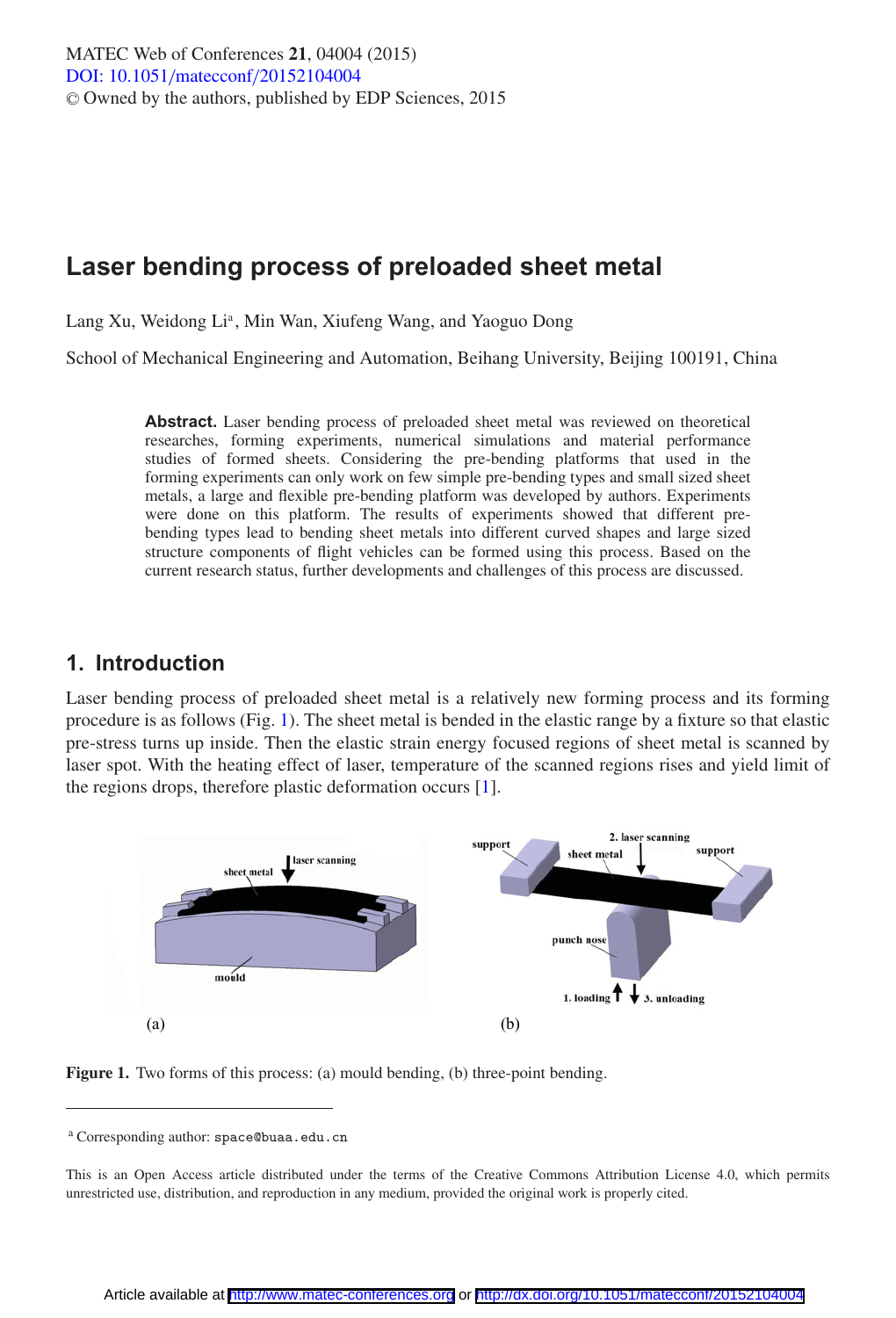#### MATEC Web of Conferences

In contrast with traditional bending processes, the main advantages of this process are: (1) good forming ability, (2) no significant influence on material structure, (3) good surface quality, (4) good repeatability. This process provides a new way for bending sheet metals. It also provides a solution for forming many sheet metals which are hard to bend by traditional processes because of their complicated structures or special materials, such as integral stiffened panels and titanium alloy sheets.

## **2. Research review**

In 1995, Vollertsen et al. [\[2\]](#page-6-1) presented that small structures could be bended by the buckling mechanism of laser bending. They provided the models of laser bending sheet metals with pre-stresses and some of the experimental results. This is the earliest form of laser bending process of pre-loaded sheet metal. From then on, its concept has been known well gradually and a group of scholars have been attracted for this process. Their researches focused on theoretical researches, forming experiments, numerical simulations and material performance studies of formed sheets.

#### **2.1 Theoretical researches**

In 2007, Chen et al. [\[1,](#page-6-0) [3\]](#page-6-2) proposed the forming mechanism of this process. Pre-bending causes the elastic strain energy to turn up inside the sheet metal, and then the heating effect of laser reduces the yield limit of sheet metal, so that plastic deformation occurs. A portion of elastic strain energy is translated into plastic strain by laser scanning during the deformation. Obviously, this mechanism is different from that of laser bending. Besides, they compared laser bending process of preloaded sheet metal with creep forming and pre-stress peen forming in theory. They found this process has many advantages and concluded that it has great value on the forming of integral stiffened panels.

In 2009, Liu et al. [\[4](#page-6-3)] also studied its forming mechanism. They presented that thermal stress which turns up during forming is another factor which affects forming. They thought the integration of thermal stress and pre-stress affect the forming effect, only that pre-stress acts as the main role.

#### **2.2 Forming experiments and numerical simulations**

According to different types of pre-bending, the forming experiments and numerical simulations are summarized as follows.

#### *2.2.1 Cantilever sheet bending*

Cantilever sheet bending is the most basic form of bending. Choosing this bending as pre-bending for laser bending process of sheet metal, Guan et al. [\[5\]](#page-6-4) studied the forming laws with finite element software MSC/MARC in 2002. Their forming model is shown in Fig. 2. Their results showed that the forming process can greatly improve the forming effect. The direction of plastic bending can be controlled if only the direction and degree of pre-bending are controlled reasonably.

To study the effect of different types of pre-stresses on forming, Yao et al. [\[6](#page-6-5)] did a research by ANSYS software. Their forming model is similar to model in Fig. 2. The research results revealed that if pre-stress of laser scanning areas is tensile stress, the bending angle of sheet will increase. If pre-stress of laser scanning areas is compressive stress, the bending angle of sheet will decrease.

In order to obtain large bending angle, Roohi et al. [\[7](#page-6-6)] carried out an experiment in which a small sheet metal was bended by laser bending process of preloaded sheet metal (Fig. 3). The pre-bending type of sheet metal in the experiment can be regarded as cantilever sheet bending. In the experiment, central region of sheet was fixed by clamps and two sides of the sheet were lifted by punch nose for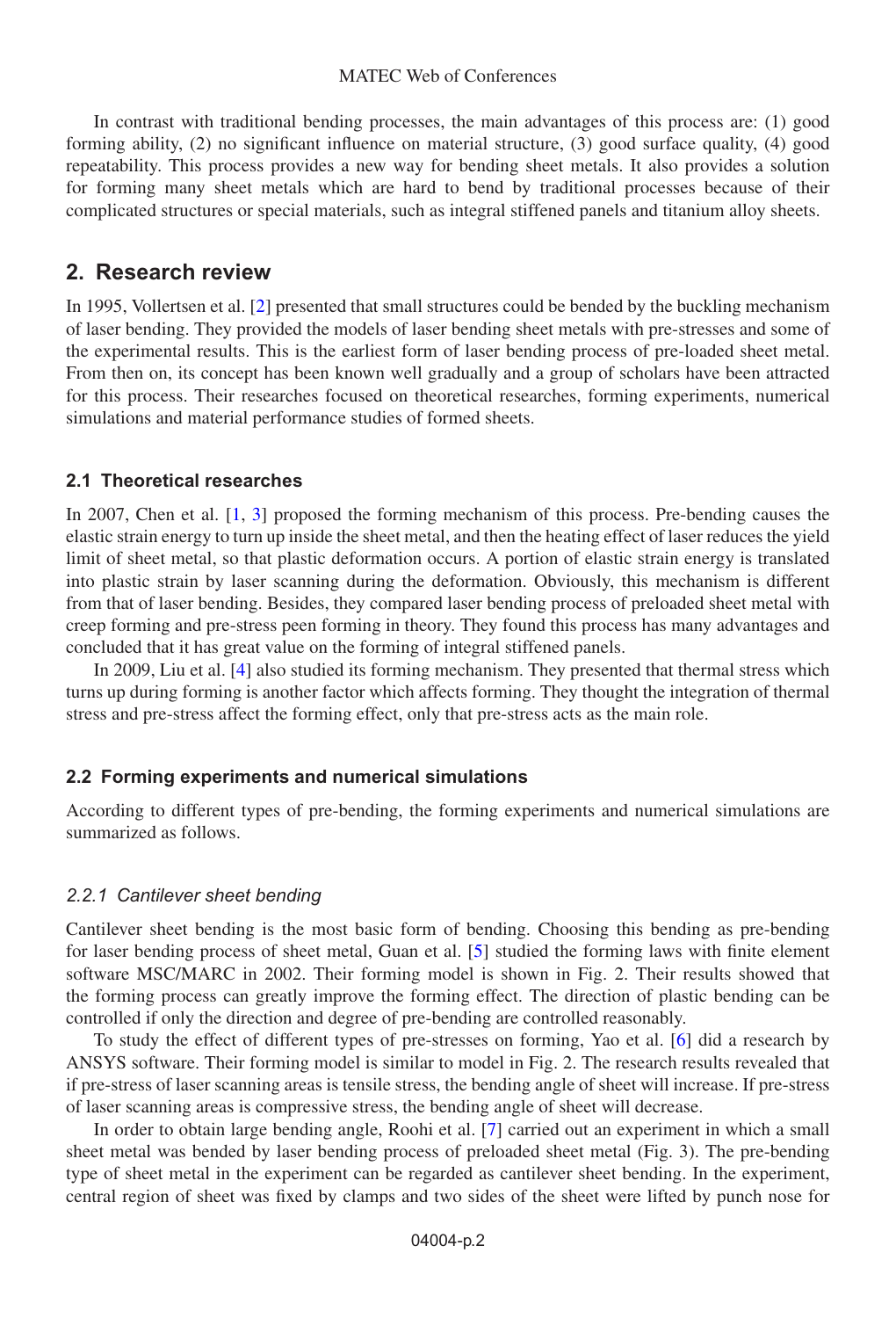

**Figure 2.** The forming model of Guan.



**Figure 3.** The experiment of Roohi: (a) pre-bending platform, (b) whole experimental platform, (c) formed sheet.



**Figure 4.** The experiment of Peng: (a) experimental devices, (b) sample of this process, (c) creep forming sample.

obtaining pre-stress. Then bending areas of the sheet metal were scanned by laser. Finally, 90-degree bending angles were gained on two sides of the sheet metal.

Later, Roohi et al. [\[7](#page-6-6)] did a simulation research for achieving a good understanding of the process. Their research showed that the bending angle of sheet increases when the scan pass numbers increase. Change of the equivalent plastic strain inside sheet metal is oscillating in process of forming.

#### *2.2.2 Mould bending*

In 2009, Peng et al.  $[8]$  $[8]$  did an experiment by  $CO<sub>2</sub>$  laser and gained the result shown in Fig. 4. Comparing with creep forming, laser bending process of preloaded sheet metal spent much less time than creep forming did for gaining similar forming effect.

#### *2.2.3 Three-point bending*

Peng et al. [\[9](#page-6-8), [10](#page-6-9)] studied a forming model by finite element method. In their model, the sheet was bended by three-point bending and central region of the sheet was scanned by laser. The effects of prestress and laser parameters were investigated. The results revealed that a higher pre-stress lever, or a larger laser spot radius, or a higher laser power, results in a higher forming efficiency.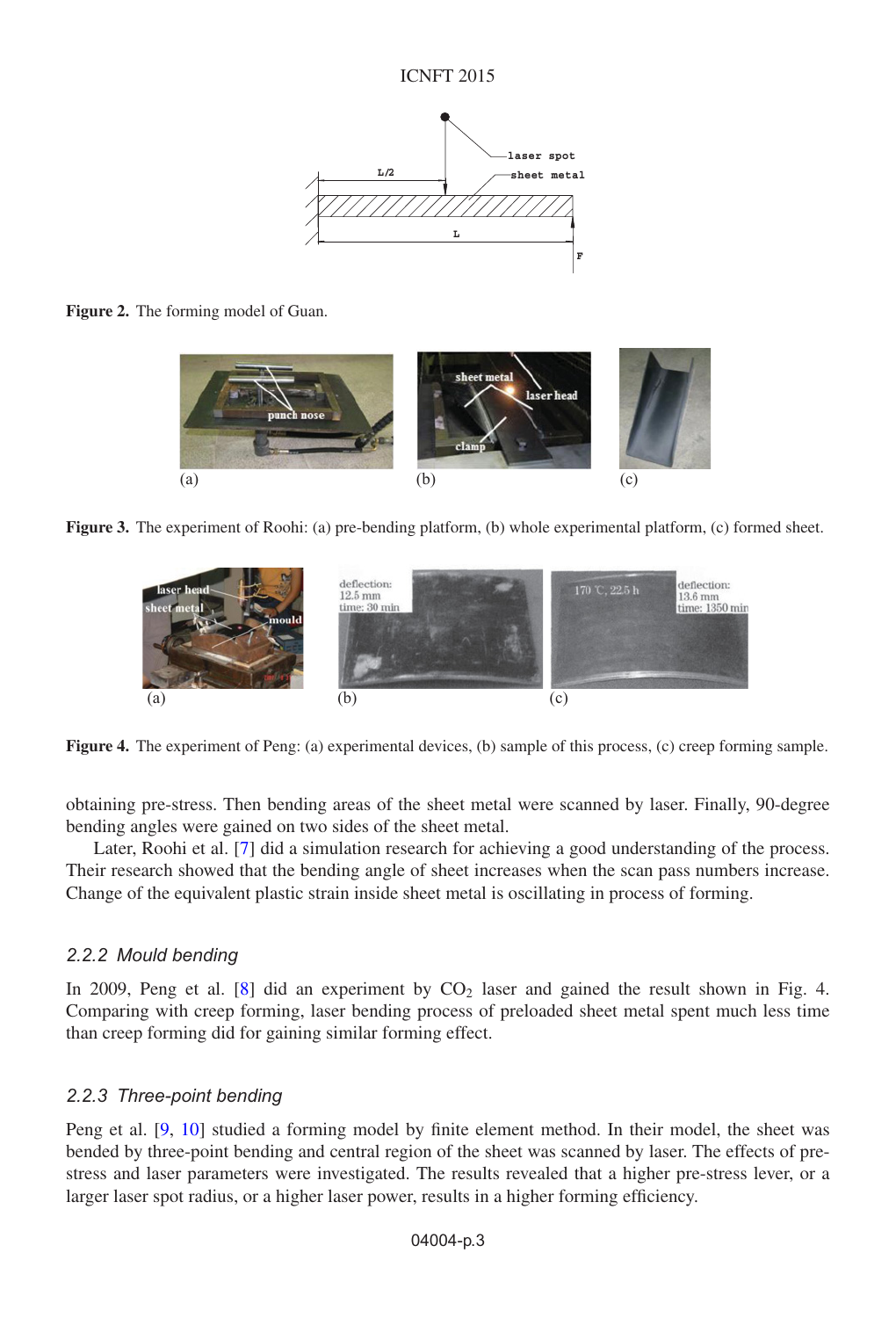

**Figure 5.** The experimental platform of Wang: (a) whole experimental platform, (b) formed sheet.

#### *2.2.4 Horizontal extrusion bending*

Titanium alloy sheets have low plasticity and large spring-back under normal temperature so they are hard to be formed at normal temperature. Laser bending experiment of preloaded titanium alloy sheet was done by Wang et al. shown in Fig. 5 [\[11\]](#page-6-10). Experimental results showed that the pre-bending sheet which should recover to its original shape gains an obvious plastic bending after laser scanning and unloading. This proved that laser bending of preloaded sheet metal is effective.

The above experiment process was simulated by ABAQUS software. The result showed that transmission efficiency of the elastic energy could reach to the maximum value through adjusting technological parameters of the laser system without damaging the surface of the sheet. The deformation accuracy of the specimen could also be improved through this approach.

#### **2.3 Material performance studies of formed sheets**

For engineering parts, their material performance is a key indicator of deciding whether qualified or not. So, the material performance of laser scanning areas must meet performance requirements if we want to take this process for engineering applications [\[12\]](#page-6-11).

In order to prevent the material performance of sheet metals from being affected too much, the highest temperature of sheets is usually controlled below transformation temperature of their materials. This feature is similar to laser bending. Laser rapid heating effect on materials of laser bending is studied by a group of scholars [\[13](#page-6-12)[–18\]](#page-6-13). The research of Shen [\[16\]](#page-6-14) is typical among these studies. His research results showed that laser scanning could enhance the material strength and reduce the material plasticity. Material fatigue life increases with the increase of laser power, scan pass numbers and the reduction of scanning speed.

Adding the factor of pre-stress, the coupling effect of pre-stress and laser rapid heating is somewhat different from laser heating effect. To study this coupling effect on material performance, Wang et al. [\[19\]](#page-6-15) studied the material performance of aluminium alloy 7475-T7351 sheets which were bended by this process. Their results showed that the microstructures of formed sheets were not varied obviously, but their micro-hardness and extensive residual stress decreased slightly.

# **3. Experimental studies based on flexible pre-bending platform**

It can be seen from the review that the experimental researches of laser bending process of preloaded sheet metal are few. Moreover, the pre-bending platforms that used in these experiments can only work on few simple pre-bending types and small sized sheet metals [\[7](#page-6-6), [8,](#page-6-7) [11\]](#page-6-10).

Considering these factors, a large and flexible pre-bending platform has been developed by authors [\[20\]](#page-6-16), as shown in Fig. 6. It can provide many types of pre-bending, such as multipoint bending,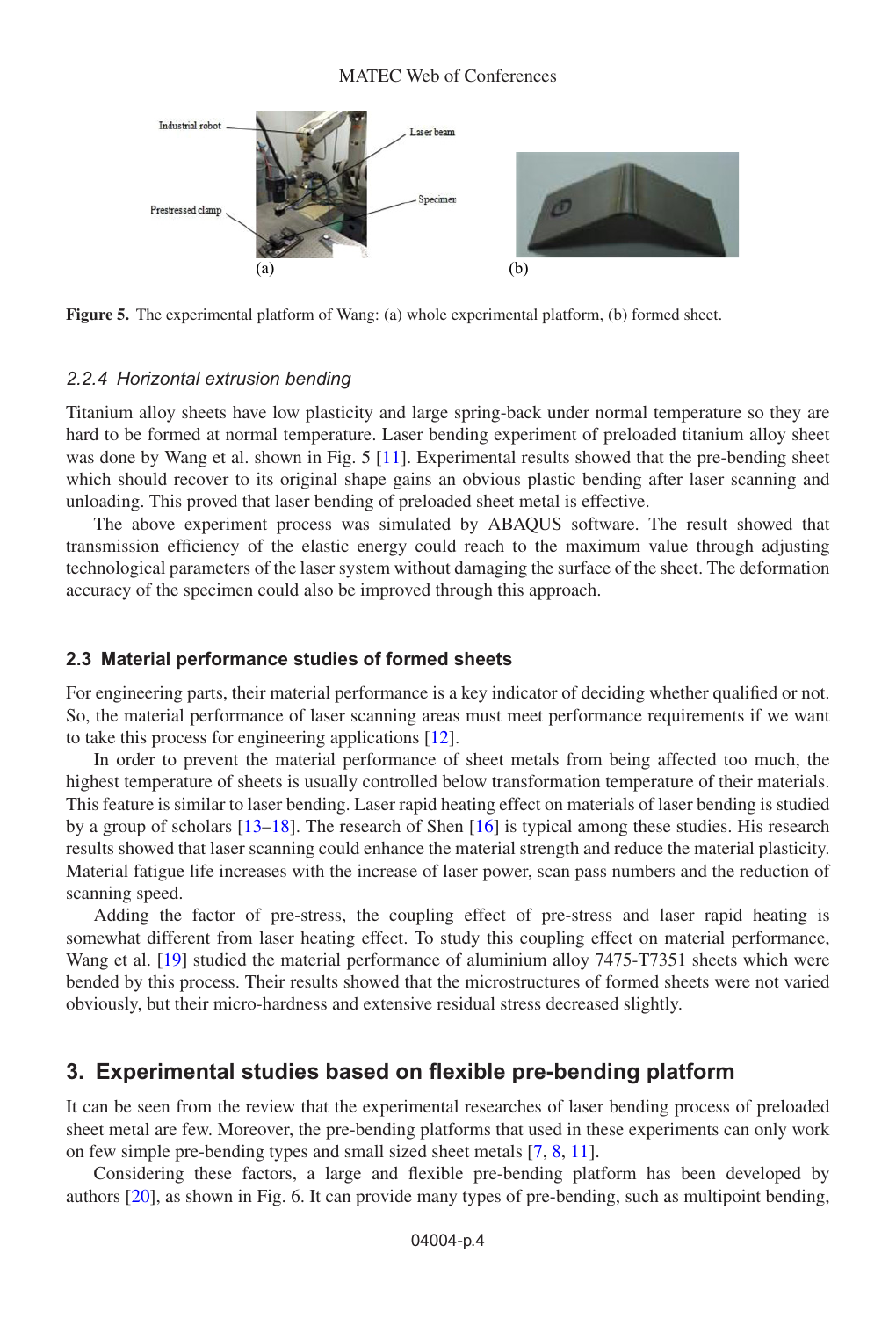#### ICNFT 2015



**Figure 6.** Different pre-bending types on platform of laser bending process of preloaded sheet metal: (a) three-point bending, (b) multipoint bending, (c) mould bending, (d) stretch bending.



**Figure 7.** Corresponding formed sheets of Fig. 6.

mould bending and stretch bending. Moreover, it can bend large sized sheet metals. Furthermore, it can setup force sensors, dial indicators and other measuring devices for experimental data collection.

Many experiments have been done on this platform. Here are the samples.

In Fig. 6a, a sheet was bended by three-point bending and then its central region was scanned by laser. In order to study the changing laws of elastic energy inside the sheet, a force sensor was installed for data collection. Finally, a single curvature sheet was gained, as shown in Fig. 7a.

In Fig. 6b, a large sheet was bended by multipoint bending to gain a variable curvature sheet. The ideal field of pre-stress was obtained and corresponding regions which are black on sheet in Fig. 6b were scanned by laser. Range of curvature radius of the formed sheet is 860–1230 mm, as shown in Fig. 7b.

In Fig. 6c, a cylindrical mould was fixed on the platform and a sheet was bended by the mould. Uniform pre-stress through thickness direction of sheet was obtained and top surface of sheet was scanned by laser integrally. A cylindrical sheet was gained and its curvature radius is about 985 mm, as shown in Fig. 7c.

In Fig. 6d, two clamps were fixed on the platform in order to obtain larger deformation of sheet. A similar sheet was clamped on its both sides. After that, the mould used in Fig. 6c was lifted up and the sheet was bended by stretch bending. Then the whole top surface of sheet was scanned by laser. Finally, a cylindrical sheet was also gained and its curvature radius is about 865 mm, as shown in Fig. 7d.

From above, it can be seen that different pre-bending types lead to bend sheet metals into different curved shapes.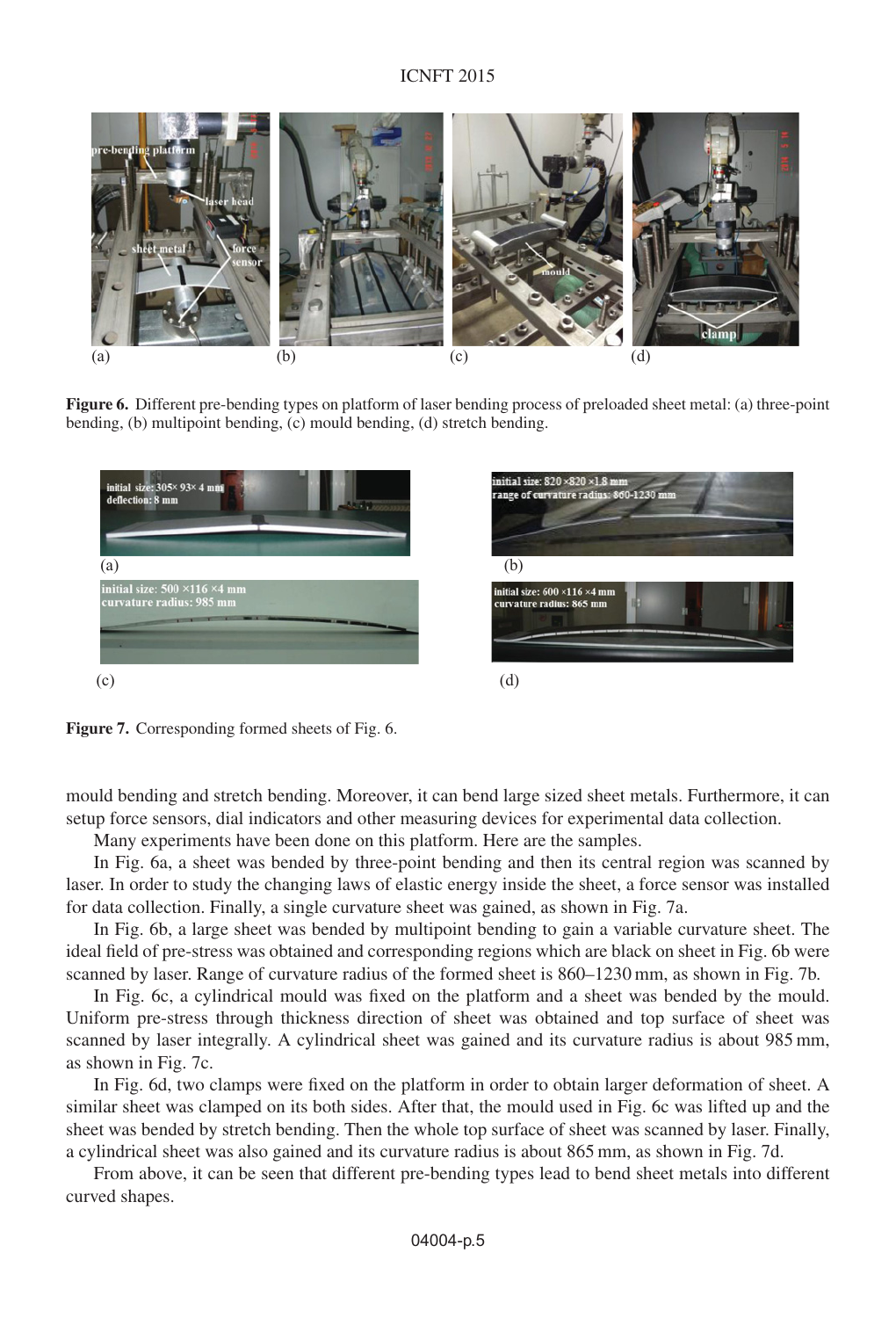

**Figure 8.** The comparison of the optimal shape and formed shape.

Material of the sheet in Fig. 6b is aluminium alloy 2024-T351 and the formed sheet can be regarded as a scaled model of aircraft skin. The formed sheet has good precision and good smoothness of curvature. Material of the sheet in Fig. 6d is aluminium alloy 2219-T6 and the formed sheet is the scaled model of a part of launch vehicle. Figure 8 shows the comparison of the optimal shape and formed shape. It can be seen that the formed shape is approximate to optimal shape. The forming precision can meet demands of the part. All these show that this process can form large sized structure components of flight vehicles.

# **4. Conclusions and further works**

Laser bending process of preloaded sheet metal has great potential value for applications. Many scholars have carried out researches towards this process and they have made some progress. However, these researches are in the initial stage. There is still a long way from engineering application for this forming process. The following researches will be carried out by authors in the future.

- (1) Intensive researches of forming theories. Theoretical study helps to reveal the forming laws and provide guidance for applications. It has not been studied out of deducing material constitutive model or analytical model of forming. Besides, the forming mechanism of laser bending process of preloaded sheet metal is not perfect now. All these forming theories will be studied intensively.
- (2) Optimization for finite element model. The finite element model of this process involves geometric nonlinear, material nonlinear and contact nonlinear. Moreover, the mesh size of laser scanning areas needs to be very tiny and the iterative calculations of laser heating coupling pre-stress are complicated. All of these make the finite element model a large size and timeconsuming. Therefore, the finite element model needs to be optimized for increase calculative efficiency.
- (3) Experimental studies of forming laws. Different pre-bending types lend to different fields of prestress and different fields of pre-stress lend to different forming effect of sheet. The forming laws of different pre-bending types will be studied base on the flexible pre-bending platform.
- (4) Manufacturing the actual engineering parts of flight vehicles. Engineering parts usually have complicated shapes and special demands. The laser parameters and the type of pre-bending should be chosen reasonably for forming. Studies will be carried out by finite element method and experiments on the flexible pre-bending platform.

This research is supported by the fundamental Research Funds for the central University and National Natural Science Foundation of China (51005009). The authors would like to acknowledge X.B. Wang, J. Guo and Y. Liang in the Institute of Laser Engineering, Beijing Polytechnic University, China, for their assistance during the experimental stage of this work.